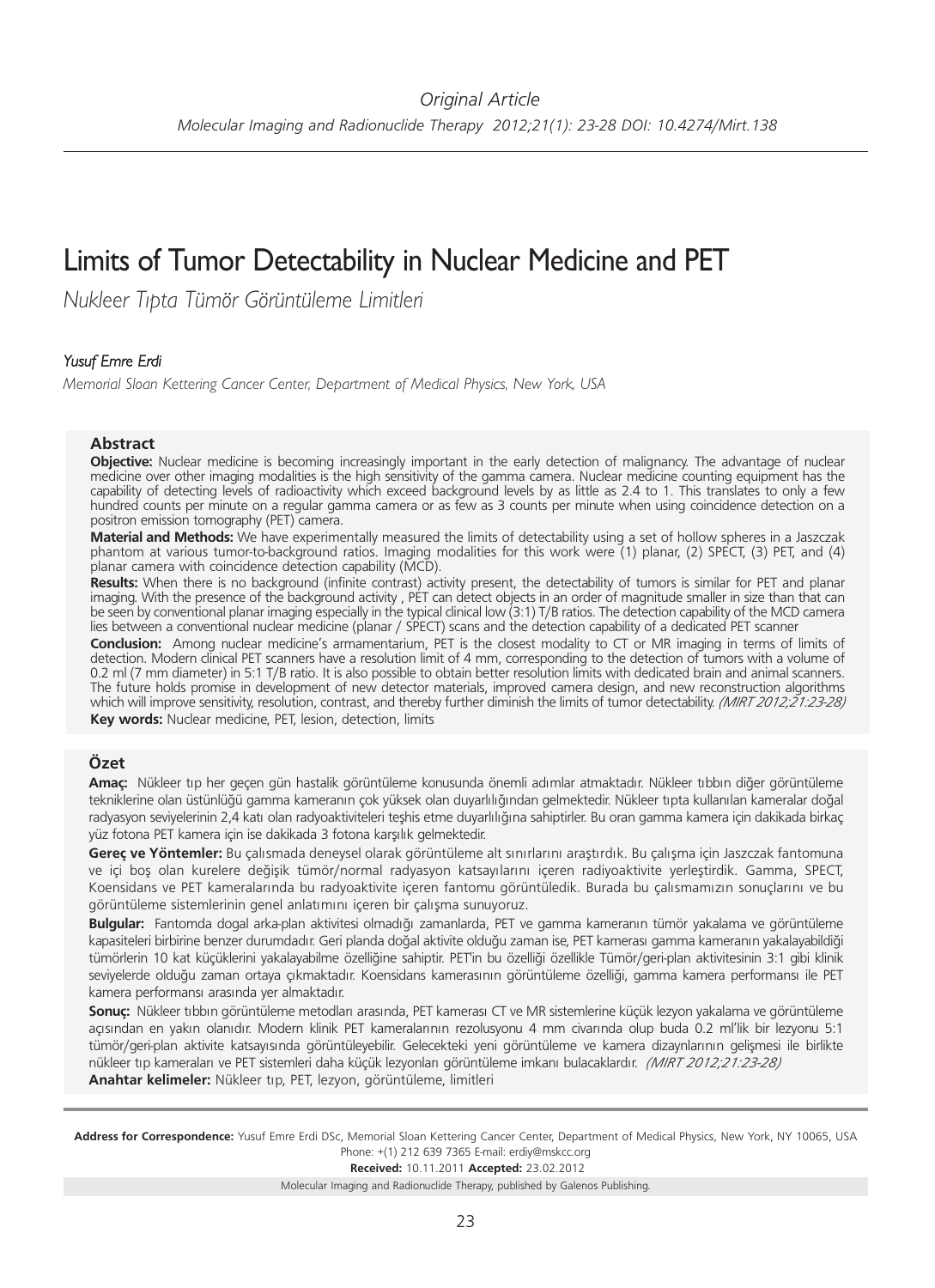# Introduction

Even though with recent advances in computer technology and its use in the medical community; most medical images are still being evaluated by a human observer. If the image is of high contrast, the observer will experience little difficulty to distinguish tumors from their background, probably accurately estimating their size and shape. Often, however, the image will be of low contrast, blurred by noise. In low contrast images the observer works at the limit of detection capacity.

Nuclear medicine is becoming increasingly important in the early detection of malignancy. The advantage of nuclear medicine over other imaging modalities is the high sensitivity of the gamma camera. Nuclear medicine counting equipment has the capability of detecting levels of radioactivity which exceed background levels by at least 2.4 to 1 fold. This means few hundred counts per minute on a regular gamma camera or as few as 3 counts per minute when using coincidence detection on a positron emission tomography (PET) camera.

In nuclear medicine imaging, the difference in signal between tumor and the surrounding normal tissue depends upon the tumor-localizing agent. Tumor-to-background  $(T/B)$  ratios are found to be anything from 1:1 to > 10:1 with radiolabeled antibodies (1), radioiodine in thyroid cancer (2), dependent upon the time of imaging post administration. It is also possible to obtain improved sensitivity using site-specific agents, such as, somatostatin receptors (3). In spite of the superior sensitivity and T/B ratios implicit in nuclear medicine studies, relative to alternative imaging modalities such as computed tomography (CT), magnetic resonance (MR), ultrasound and mammography, radiologists frequently express their dissatisfaction with tumor imaging using gamma cameras. There are two causes of this dissatisfaction.

(1) The resolution of gamma camera images is lower than achievable by CT or MRI. The intrinsic resolution of a modern sodium iodide gamma camera, expressed as the full width at half maximum (FWHM) for a line source of infinitesimal thickness, is approximately 3.5 mm. But the true resolution of a clinical study is degraded by the addition of a collimator, distance from the detector, photon scatter and patient motion. For example, the FWHM for Tc-99m degrades from 7.5 mm to 19.1 mm where the depth of the source in water changes from 2 cm to 22 cm (4). The lower resolution of gamma camera images is the cause of their blurry appearance.

(2) Nuclear medicine images are functional images, differentiating between tumors and/or organs on the basis of specific binding or internalization versus non-specific association and blood pool activity. As such, the anatomical information present in gamma camera images is very poor compared to CT or MR, and highly dependent upon the imaging agent.

In spite of these disadvantages of nuclear medicine imaging, it is possible to pick up tumors not seen by other modalities, because of the ability to differentiate tissues on the basis of function. For example, F-18-fluoro-2-deoxy-Dglucose (FDG-18) PET imaging has the ability to distinguish between malignant, benign and edematous tissue, not readily detectable on CT scans (5). Furthermore, the poorer intrinsic resolution of gamma cameras does not result in lower limits of tumor detectability of nuclear medicine techniques relative to other imaging modalities. Tumors can be detected, well below the spatial limit of resolution of the gamma camera, provided the T/B ratio is adequately high. Even a tumor of <1 mm diameter is detectable, provided both the background activity is negligible and the number of radioactive atoms associated with the tumor sufficient to exceed by more than 2.5 times the background count rate. Objects smaller in sizes than twice the FWHM of a gamma camera are rendered in the image larger than actual size (6). This effect is referred to as the partial volume effect, and results in a well-known underestimate of the specific activity associated with a tumor.

An extremely important diagnostic question in nuclear medicine is the determination of the limits of detectability of tumors under clinical conditions. This will depend upon numerous parameters:

- (1) the tumor to background ratio (7,8)
- (2) the imaging isotope (9,10,11)
- (3) the depth and location of the tumor (12)
- (4) the total number of counts in the image (8)

(5) the properties of gamma camera imaging system, e.g. collimator (13)

(6) the image processing e.g. reconstruction algorithm, filters, cut-off etc. (14)

Extensive theoretical analysis of the factors affecting tumor detectability have been performed by (7,8,13).

Rockoff et al. (7) developed a method to analyze limits of detection for tumors in planar camera imaging. Assuming a Gaussian-shaped tumor signal, they calculated signal-to-noise (SNR) ratio of a tumor as:

SNR = | U-1 |.  $\mu$ .  $\sqrt{C_B}$ V.e- $\mu$ d / (1-e- $\mu$ d). $\sqrt{A_{eff}}$  Eq. 1 where

U: uptake (tumor-to-background) ratio

- V: tumor volume
- d: depth
- $C_{\rm B}$ : Count density in the background

A<sub>eff</sub>: Effective area of the tumor mass as presented in the gamma camera image

µ : Linear attenuation coefficient

Solving Eq. 1 for U using various parameters yields the family of curves given in Figure 1. It is apparent from Eq.1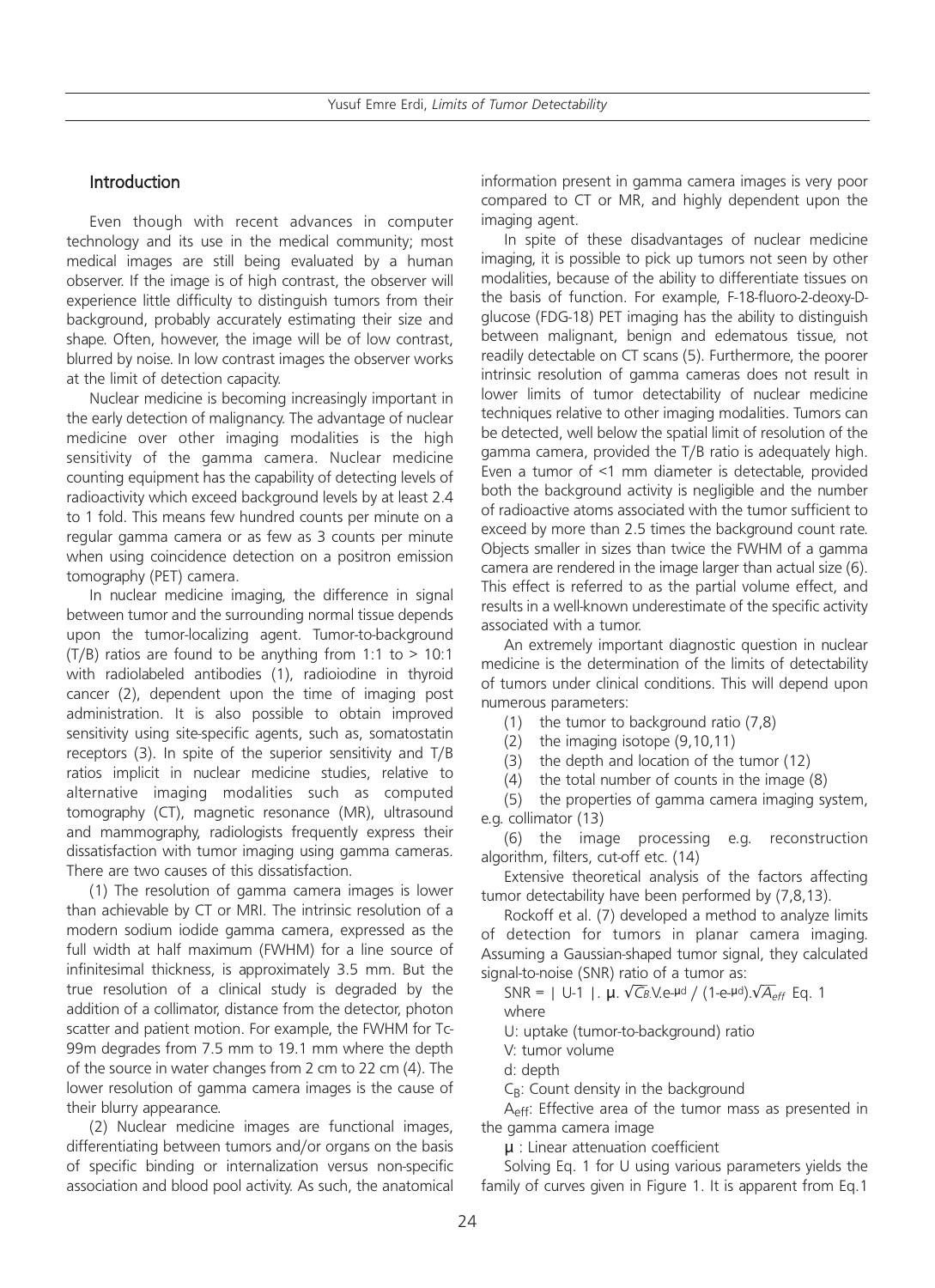that, for small tumors (A= 0.25 or 1.0 cm2), deep tumors (d ≥5 cm), and/or low count densities ( $C_R$  ≤1000), there is a challenging requirement on the uptake ratio, tending to be over 5 in order to be able to detect the tumor.

Goodenough and Atkins (13) have extended the work of Rockoff et al. (7) by performing simulation studies with In-111. In that study, they investigated the relation among collimator resolution, intrinsic resolution, and T/B ratio. They also searched noise characteristics of single photon emission computed tomography (SPECT) and planar images and concluded that if the planar image was smoothed to yield the same resolution as in the SPECT image with a slice thickness equal to the spatial resolution, then the noise variances of the two data sets were comparable.

Bradwell et al. (8) investigated the factors which affect

| Table 1. Limits of detection for I-131. Y denotes that sphere is<br>visible on planar (P) and SPECT (S) images, N means otherwise |   |                   |   |                                                    |           |   |     |
|-----------------------------------------------------------------------------------------------------------------------------------|---|-------------------|---|----------------------------------------------------|-----------|---|-----|
|                                                                                                                                   |   |                   |   |                                                    |           |   |     |
|                                                                                                                                   |   |                   |   | 5:1                                                |           |   |     |
|                                                                                                                                   |   | P                 | S | P                                                  | ς         | P | -S  |
| Υ                                                                                                                                 | Y |                   |   | Y                                                  | Y         | Y | Y   |
| Υ                                                                                                                                 | Υ |                   |   | Y                                                  | Υ         | Υ | Y   |
| Υ                                                                                                                                 | Y | Y                 |   | N                                                  | N         | N | N   |
| Υ                                                                                                                                 | Y | Y                 |   | N                                                  | N         | N | N   |
| Υ                                                                                                                                 | Y | Y                 | Y | N                                                  | N         | N | N   |
| Y                                                                                                                                 | Y | $\mathsf{N}$      | N | N                                                  | N         | N | N   |
| Υ                                                                                                                                 | Y | N                 | N | N                                                  | N         | N | N   |
| Υ                                                                                                                                 | Υ | N                 | N | N                                                  | N         | N | N   |
|                                                                                                                                   |   | <b>NoB</b><br>P S |   | 10:1<br>Y Y<br>Y Y<br>$\mathsf{Y}$<br>$\mathsf{Y}$ | T/B Ratio |   | 3:1 |

Table 2. Actual and measured T/B ratios for I-131 and Tc-99m. The variation in the measured values is a function of object size, i.e, T/B values are higher in larger spheres

| Isotope/Modality | Actual T/B | Measured T/B |
|------------------|------------|--------------|
| Tc-99m/planar    | <b>NoB</b> | $41.5 - 5.2$ |
|                  | 10:1       | $1.7 - 1.3$  |
|                  | 5:1        | $1.4 - 1.2$  |
|                  | 3:1        | 1.2          |
| I-131/planar     | <b>NoB</b> | $13.4 - 1.8$ |
|                  | 10:1       | $1.4 - 1.1$  |
|                  | 5:1        | $1.3 - 1.1$  |
|                  | 3:1        | 1.1          |
| I-131/SPECT      | <b>NoB</b> | $30.4 - 1.9$ |
|                  | 10:1       | $2.3 - 1.2$  |
|                  | 5:1        | $1.8 - 1.5$  |
|                  | 3:1        | 1.2          |

tumor detectability using planar gamma camera imaging of an In-111 radiolabeled antibody in clinical settings. They adapted the radioimmunolocalization model developed by Rockoff et al. (7) to determine the practical limitations in relation to the present state of art. Among the 11 parameters of their radioimmunolocalization model, they concluded the most sensitive parameter affecting detectability was the T/B ratio. The second most important parameter was the total number of counts detected from the tumor. This group presented useful graphs which show the smallest detectable tumor using In-111 at various T/B ratios and count rates.

## Material and Methods

We have experimentally measured the limits of detectability using a set of hollow spheres in a Jaszczak phantom at various T/B ratios. Imaging modalities for this work were (1) planar imaging with conventional gamma camera, (2) SPECT, (3) PET, and (4) planar imaging with a camera which has coincidence detection capability. General characteristics of these imaging modalities will be presented below briefly.

(1) Planar camera provides a high count image of the patient from a single angle, e.g., a typical count rate of 178 cpm/µCi of 99mTc with the low energy high resolution



Figure 1. Computed T/B ratios needed for imaging of various size tumors in a 30-cm-thick patient. Count densities (CB) of 100, 1.000 and 10.000 at depths (d) ranging from the surface (0 cm) to 15 cm. A is the area of tumor. (Reprinted from Rockoff et al. (7) by permission from American Association for Cancer Research



Figure 2. Spheres with Tc-99m (left) and I-131 (right) without a background activity. Largest sphere is 11.9 ml and smallest is 0.2 ml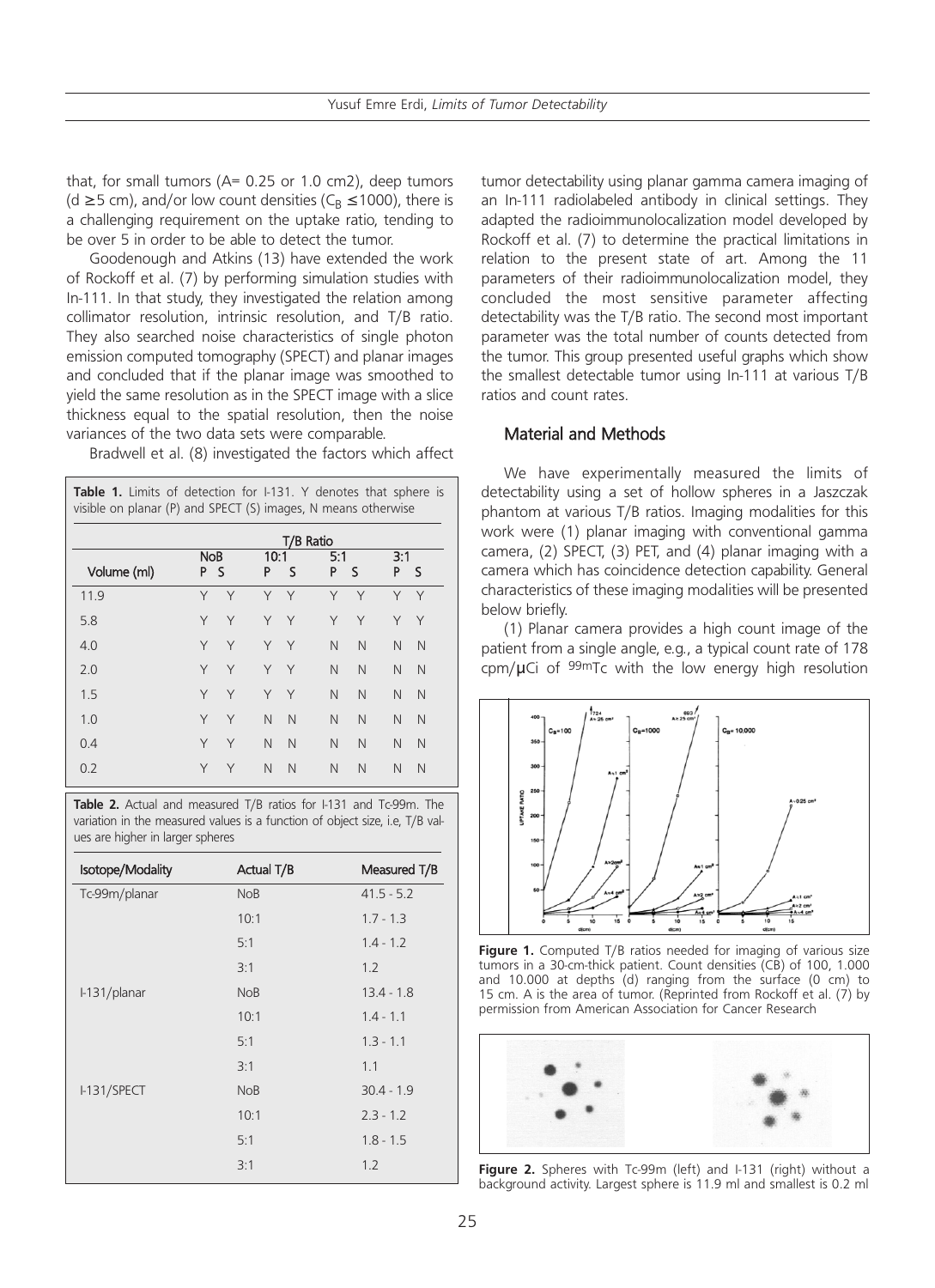(LEHR) collimator. In-air resolution typically is about 8.5 mm at 20 cm with Genesys (ADAC, Milpitas CA) camera.

(2) The resolution of SPECT is 10% lower than that of planar imaging, due to the distance between patient and detector, imperfections in the center of rotation correction, and reconstruction artifacts.

(3) The lack of collimation on a PET scanner results in a system sensitivity which is approximately 10-100 fold greater than SPECT camera. The resolution is also higher with a FWHM of 4.2 mm for 18F on central axis of the GE Advance camera in septa-in (2D) mode. This resolution, however, is slightly lower (4.6 mm) when the camera is used in septa-out (3D) mode (15).

(4) Gamma cameras with coincidence detection function as a standard planar or SPECT camera with the added coincidence circuitry. We have used an EPIC-Vertex (ADAC, Milpitas CA) camera with MCD (Molecular Coincidence Detection) option. The system has a count-rate

| Table 3. Limits of detection for planar Tc-99m imaging. Based on the |  |  |  |  |  |
|----------------------------------------------------------------------|--|--|--|--|--|
| similar findings in detection for I-131 SPECT and planar modalities, |  |  |  |  |  |
| SPECT measurements for Tc-99m were not performed                     |  |  |  |  |  |

| T/B Ratio  |      |     |     |
|------------|------|-----|-----|
| <b>NoB</b> | 10:1 | 5:1 | 3:1 |
| Υ          | Υ    | Υ   | Y   |
| Y          | Υ    | Y   | Υ   |
| Υ          | Υ    | Y   | N   |
| Υ          | Υ    | Y   | N   |
| Υ          | Υ    | N   | N   |
| Υ          | Υ    | N   | N   |
| Υ          | N    | N   | N   |
| Υ          | N    | N   | N   |
|            |      |     |     |

Table 4. Limits of detectability for a dedicated PET (GE-Advance) scanner (GEMS, Milwaukee, WI) in 2D (septa-in) mode for various T/B ratios and without background (NoB)

|      |            | T/B Ratio |     |     |
|------|------------|-----------|-----|-----|
|      | <b>NoB</b> | 10:1      | 5:1 | 3:1 |
| 11.9 | Υ          | Y         | Y   | Y   |
| 5.8  | Υ          | Y         | Y   | Υ   |
| 4.0  | Y          | Y         | Y   | Υ   |
| 2.0  | Υ          | Υ         | Y   | Y   |
| 1.5  | Υ          | Y         | Y   | Y   |
| 1.2  | Υ          | Y         | Y   | Y   |
| 0.5  | Υ          | Y         | Y   | Υ   |
| 0.4  | Υ          | Y         | Y   | Υ   |
| 0.2  | Υ          | Υ         | Υ   | N   |

limit which is about 2.2 M/sec which makes impossible accurately imaging activities more than 2 mCi in the field-ofview. The spatial resolution of this system is 6.4 mm which approaches that of dedicated PET scanners. In coincidence detection mode, there is no collimator attached to the system, so that, the detection of spatially sensitive scattered photons may be increased.

Spheres (tumors) of different sizes were imaged with Tc-99m, I-131, and F-18 at T/B ratios of 10:1, 5:1, 3:1 and no background (NoB). A Jaszczak phantom (Data Spectrum, NC) was used, containing spheres ranging in size from 0.2 to 12 cc. All spheres were filled with the same specific activity of either Tc-99m, I-131, or F-18, corresponding to levels of activity typical in clinical studies. In each study, the spheres were first imaged in the cylindrical Jaszczak filled with water, but with NoB activity present. Then, each study was repeated after progressively adding activity into phantom background.

Planar and SPECT images were acquired on a dual headed Genesys (ADAC, Milpitas CA) camera. For the planar study, the camera was placed in the anterior posterior configuration. Only the anterior head was used in the analysis. The extrinsic flood uniformity, measured with a Co-57 flood source, was < 3.5%. A LEHR and high energy general purpose (HEGP) collimator was used for the Tc-99m and I-131 work respectively. The Jaszczak phantom was positioned on the couch in the upright position, i.e., with the axis of the cylinder parallel to the collimator holes. The

Table 5. Limits of detection for a gamma camera equipped with MCD (Vertex) (ADAC, Milpitas CA) mode for various T/B ratios and without background (NoB)

|      |            | T/B Ratio |        |     |
|------|------------|-----------|--------|-----|
|      | <b>NoB</b> | 10:1      | 5:1    | 3:1 |
| 11.9 | $\vee$     | $\vee$    | $\vee$ |     |
| 5.8  | Υ          | $\vee$    | Υ      | Υ   |
| 2.0  | Υ          | ٧         | Υ      |     |
| 1.0  | Υ          | $\vee$    | Υ      | N   |
| 0.5  | $\vee$     |           | N      | N   |

**Table 6.** Volume limits of detection with various imaging modalities and isotopes. Detectable sphere volume ranges are given for T/B ratio of 3:1

| Modality/Isotope | Detectable Volume (ml) |
|------------------|------------------------|
| Planar / Tc-99m  | $4.0 \leq V < 5.8$     |
| Planar / I-131   | 40 < V < 58            |
| SPECT / I-131    | 40 < V < 58            |
| MCD / F-18       | 10 < V < 20            |
| PET / F-18       | 04 < V < 05            |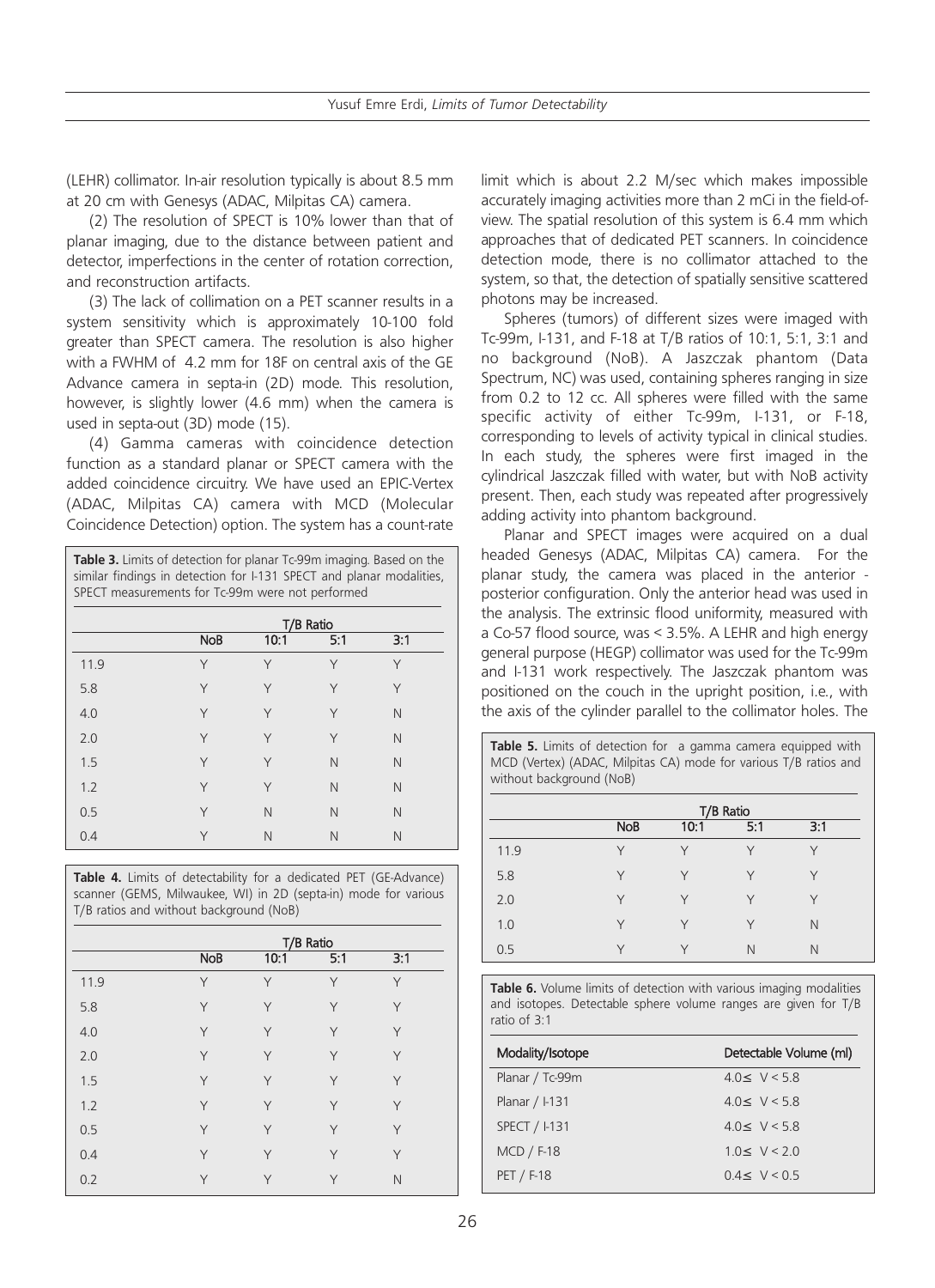Yusuf Emre Erdi, *Limits of Tumor Detectability*

centers of all spheres were at 5 cm depth. Planar images of the I-131 were acquired for 10 minutes.

PET data were acquired for 10 minutes on both Advance (GEMS, Milwaukee, WI) and Vertex-MCD (ADAC, Milpitas CA) imaging systems. There was approximately 3 µCi/ml of F-18 in the spheres. Both data sets were reconstructed using a Hann filter. Data from Advance scanner were attenuation corrected using measured transmission data, while MCD data were corrected using the Chang analytic method. Since the purpose of this investigation was to simulate clinical conditions, experimental data had not been optimized for filter selection or reconstruction parameters.

### **Results**

All hot spheres can be visualized when no background activity is present. However, the presence of larger hot objects in a phantom, can obscure visualization of very small objects, as for example observed (Figure 2) with the 0.2 cc sphere in our I-131 SPECT study (Table 1). This is a consequence of backprojection artifacts and therefore can be slightly lessened by the choice of reconstruction filter and cutoff. Once activity is added into the background, the tumor contrast is reduced (Table 2). At a 10:1, tumor to background ratio, the smallest discernible sphere becomes 1.5 cc., at 5:1 spheres < 5.8 cc became invisible by both planar and SPECT imaging for I-131 (Table 1). Note that SPECT, due to its noisier and more mottled appearance, offers no advantages over planar imaging unless studying overlapping structures (16,17) which may have an implication of overestimation of activity for a small tumor with overlaying tissues. Although the images of Tc-99m appear more visually pleasing (due to less septal penetration) than I-131, the limits of detectability for Tc-99m are similar to I-131 as shown in Tables 1 and 3. Tc-99m does offer an advantage (Table 3) in contrast and detection at 5:1 T/B ratio which is the most relevant clinically.

The measured image contrast defined as the maximum number of counts within each lesion region-of-interest (ROI) divided by the average number of counts in the background is given in Table 2 for Tc-99m planar, I-131 planar and I-131 SPECT images. The measured contrast is much lower than actual tumor-to-background ratio and becomes smaller with decreasing sphere size. This is a consequence of 3 factors:

1) Planar images are projections of detected events through the entire phantom and therefore consist of an average counts emanating from the tumor and a progressively larger background with diminishing sphere size.

2) The higher tumor activity results in a greater probability of photon cross-talk into the neighboring regions due to scatter. This probability of out-scatter increases with decreasing tumor diameter.

3) Due to the greater partial volume effect in the smaller tumor, fewer counts are detected and poorer count statistics are obtained per unit specific activity.

For SPECT imaging, #1 above dose not apply, except that backprojection reconstruction smears (smooths) the activity through the tumor cross-section and leads to loss in image contrast along with choice of filter, cut-off frequencies, and attenuation correction.

PET improves the tumor detectability by almost an order of magnitude (Table 4), as a consequence of the sharp reduction in the FWHM. It can accurately reproduce the contrast of the object where the object is larger than 2 times FWHM of the system. Similar results are given for the MCD with a different set of spheres (Table 5).

## Summary of the Results

When there is no background (infinite contrast) activity present, the detectability of tumors is similar for PET and planar imaging. With the presence of the background activity, PET can detect objects an order of magnitude smaller in size than can be seen by conventional planar imaging, especially in the typical clinical low (3:1) T/B ratios. The detection capability of the MCD camera lies between a conventional nuclear medicine (planar/SPECT) scans and the detection capability of a dedicated PET scanner. Table 6 summarizes the detection capabilities of different modalities in the presence of a high-background activity.

### **Discussion**

The limits of detectability of tumors under clinical conditions may depend on many parameters, e.g., location of the tumor and imaging isotope. Clinical investigations in nuclear medicine demonstrates that minimum lesion detectability is about 1.5 cm in diameter (12,18,19,20). Assuming a spherical shape, this corresponds 1.77 ml of lesion volume. This agrees well with our experimental results, since we showed that boundary of detection is between 1.5 ml and 2.0 ml for Tc-99m planar imaging at 5:1 T/B ratio. When there is an exceptionally high T/B, e.g, (tumor/serum =  $13.6$ ) ratio obtained in clinical studies with I-131 labeled G250 antibody for renal cell carcinoma, limits of detection improves 2-fold to be at 8 mm for a minimum detectable tumor (21). This tumor diameter corresponds to a volume of 0.26 ml and agrees with the experimental data since, for I-131 planar imaging, a tumor volume of 0.2 ml should be visible on the images (Table 1). For I-131 SPECT imaging, it has been reported that a minimum detectable tumor diameter is about 1.0 cm, which is 0.53 ml for very high T/B ratios (tumor/serum =23:1) (22). At this level, the effect of background activity is negligible and